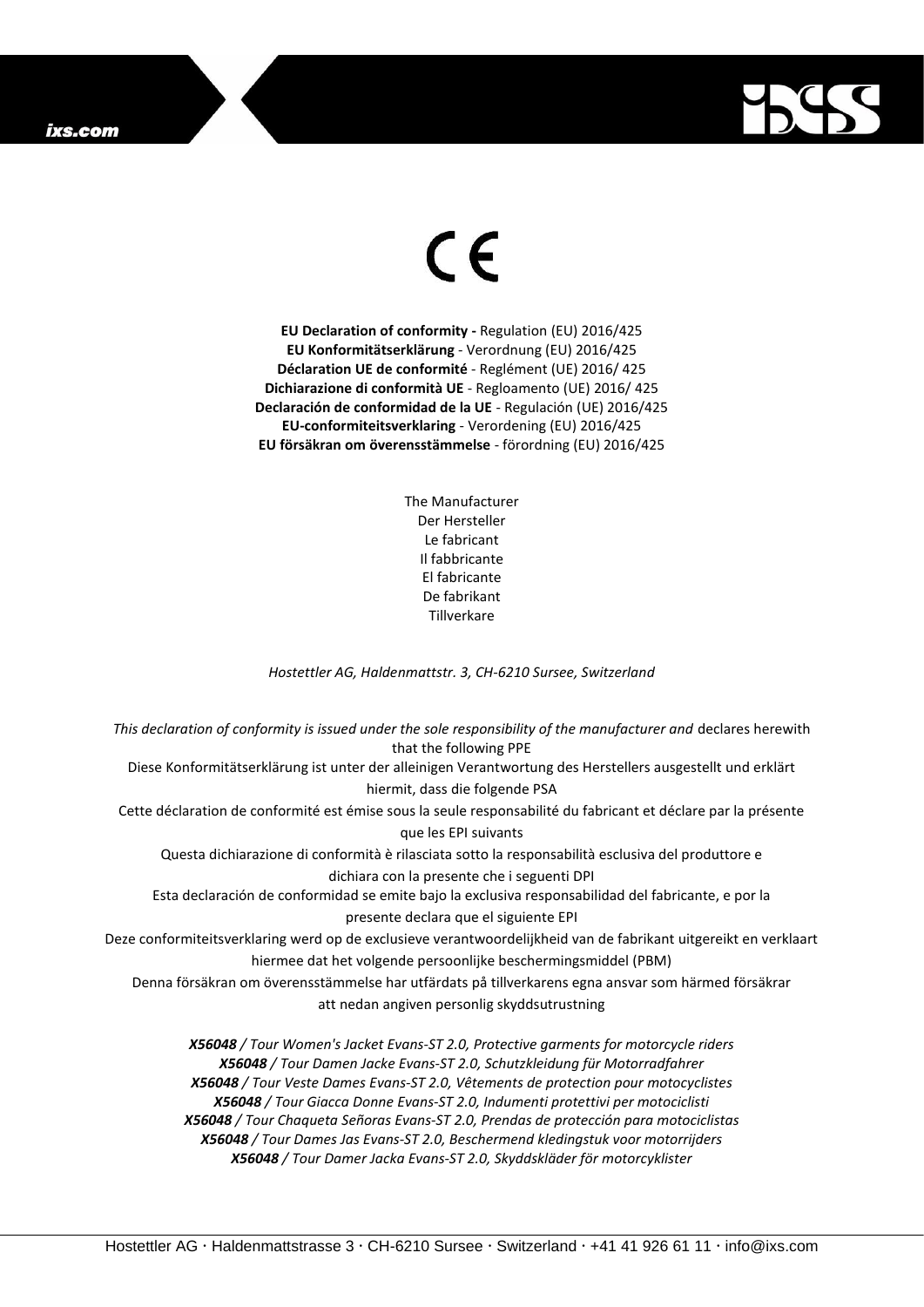



has undergone the EU-type examination conformity assessment procedure (module B) performed by the Notified Body, IDIADA AUTOMOTIVE TECHNOLOGY, S.A. (OC.0164), P. I. L'ALBORNAR, E-43710 Santa Olivia (Tarragona – Spain), which has issued the EU Type Examination Certificate No. MT21070123.

and is compliant with the following Standard: EN 17092-3:2020 (AA)

## das EU-Baumusterprüfungs-Konformitätsbewertungsverfahren durchlaufen hat (Modul B), durchgeführt von der benannten Stelle, IDIADA AUTOMOTIVE TECHNOLOGY, S.A. (OC.0164), P. I. L'ALBORNAR, E-43710 Santa Olivia (Tarragona – Spanien), die die EU-Baumusterprüfbescheinigung Nr. MT21070123 ausgestellt hat.

und entspricht der folgenden Norm: EN 17092-3:2020 (AA)

a subi la procédure d'évaluation de la conformité pour l'examen de type UE (module B) réalisée par l'organisme notifié, IDIADA AUTOMOTIVE TECHNOLOGY, S.A. (OC.0164), P. I. L'ALBORNAR, E-43710 Santa Olivia (Tarragona – Espagne), qui a délivré le certificat d'examen de type UE n°. MT21070123

Et est conforme à la norme suivante: EN 17092-3:2020 (AA)

è stato sottoposto alla procedura di valutazione della conformità dell'esame UE del tipo (modulo B) eseguita dall'organismo notificato, IDIADA AUTOMOTIVE TECHNOLOGY, S.A. (OC.0164), P. I. L'ALBORNAR, E-43710 Santa Olivia (Tarragona – Spagna), che ha rilasciato il certificato di esame UE del tipo n. MT21070123.

Ed è conforme alla seguente norma: EN 17092-3:2020 (AA)

ha sido sometido al procedimiento de evaluación de conformidad del examen de tipo UE (módulo B) realizado por el organismo notificado, IDIADA AUTOMOTIVE TECHNOLOGY, S.A. (OC.0164), P. I. L'ALBORNAR, E-43710 Santa Olivia (Tarragona – España), que ha emitido el certificado de examen UE de tipo no. MT21070123.

Y cumple con el siguiente estándar: EN 17092-3:2020 (AA)

de EG-typekeuring-conformiteitsbeoordelingsprocedure doorlopen (module B) heeft,uitgevoerd door de aangemelde instantie IDIADA AUTOMOTIVE TECHNOLOGY, S.A. (OC.0164), P. I. L'ALBORNAR, E-43710 Santa Olivia (Tarragona – Spanje) die het certificaat van EG-typeonderzoek nr. MT21070123 afgegeven heeft,

en voldoet aan de volgende norm: EN 17092-3:2020 (AA)